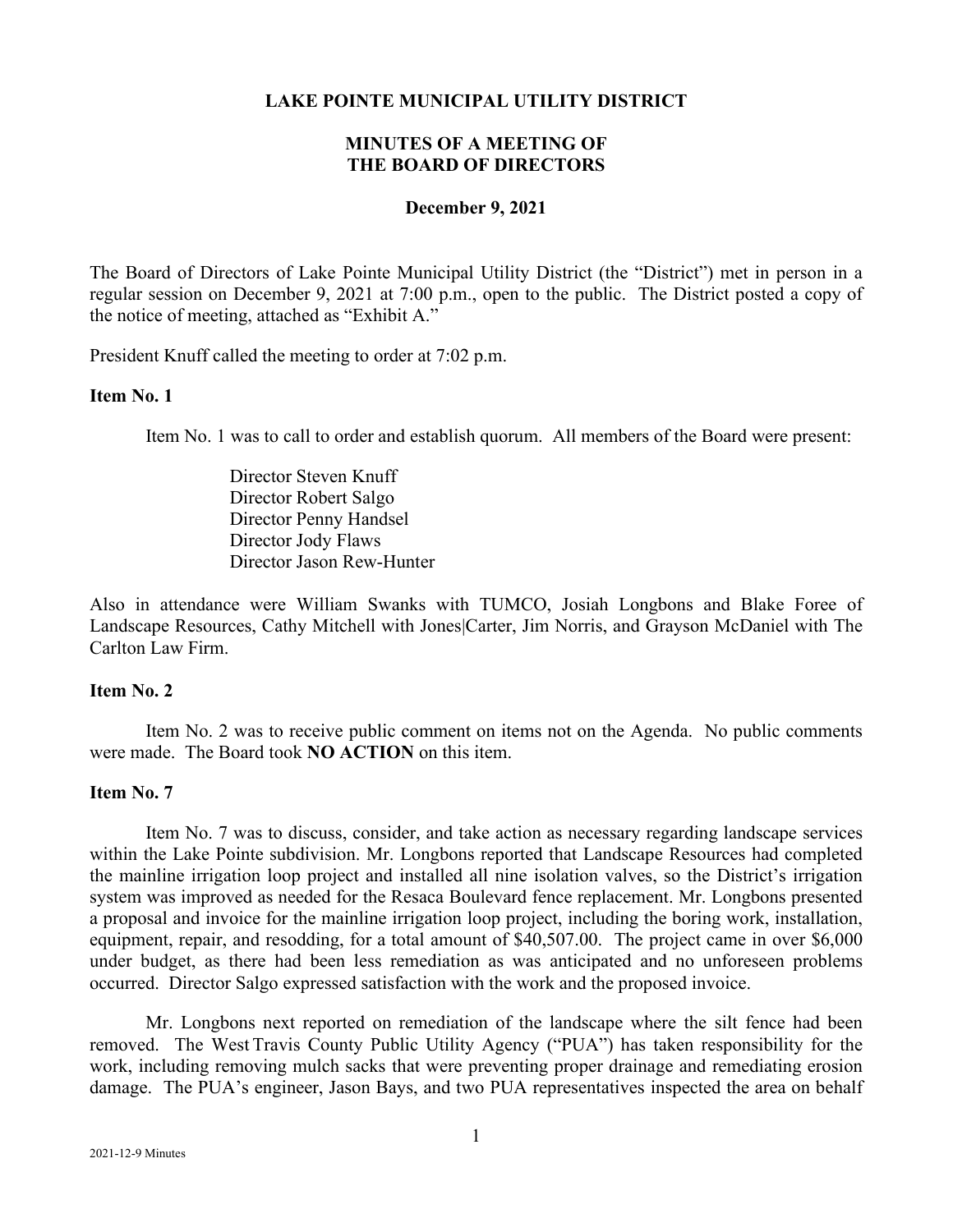of the PUA. Mr. Longbons said that Landscape Resources would inspect the area after the PUA completed the work.

Mr. Longbons said the PUA's engineer, Jason Bays, was planning to monitor the drainage to ensure it drains to the proper area. Director Salgo explained that the District created a swale to redirect the flow away from school property and that the swale seems to still be properly directing the drainage. Director Salgo said he would follow up with Mr. Bays. Mr. Longbons advised using a higher clay content soil because it erodes less, but he does not know if the PUA will do so. Director Salgo expressed concern that the PUA's remediation work, especially grading work, might damage some of Landscape Resources's irrigation. The PUA, Mr. Longbons reported, said the work would be done by hand to prevent any damage.

Next, Mr. Foree presented a proposal for repairing and improving the uplighting beds along the wall on Bee Caves for \$7,143.76. Landscape Resources proposed the removal of the damaged steel edging and overgrown plants in the existing beds, installation of 478 linear feet of new edging, installation of a weed barrier and river rock in 41 beds, and removal of all debris and old materials. Mr. Longbons advised against planting in the beds, as even lantana can grow above the lights.

Next, Mr. Foree presented a proposal for pruning trees along Bee Caves for \$2,200.00. Landscape Resources proposes to prune the large oak at Bee Caves and Resaca, prune all trees overhanging the wall along Bee Caves, seal all oak wounds, and remove all debris. Responding to Director Rew-Hunter, Mr. Foree clarified that Landscape Resources would only prune along the wall, not within the residents' property lines. Director Salgo suggested that the Pointe HOA might take on this work.

Next, Mr. Foree presented a proposal for fence line brush removal at the Napa detention pond for \$7,200.00. Landscape Resources would remove overgrown brush around the pond, prune the trees, remove smaller invasive trees, and remove all debris. Operations Manager Swanks explained that the trees and brush had never been pruned or otherwise remediated in 30 years.

Next, Mr. Foree presented a proposal for pruning and tree removal at the Napa drainageway for \$3,600.00. He explained that a large willow or salt cedar tree was creating erosion issues at the resident's yard at Tilare and Napa. Operations Manager Swanks explained that the root ball is blocking drainage. Landscape Resources would remove the overgrown tree, grind the stump, prune the surrounding trees, and remove all debris.

President Knuff queried whether there was a motion. Director Salgo made a motion to approve the four new proposals and to find the budget item in which to include the work. President Knuff seconded the motion. Director Salgo said he would ask the PUA to contribute to the proposal for remediating erosion. Director Salgo made an amended motion. Director Salgo moved to approve the proposals for \$2,200.00, \$3,600, and the \$7,200, but to table consideration of the proposal for repairing and improving uplighting beds along the wall along Bee Caves for \$7,143.76. President Knuff seconded the amended motion. Director Rew-Hunter asked where the money for the three proposals would come from. Operations Manager Swanks said he had it coming out of "Tree Care" and "Drainage Pond." President Knuff asked for any other questions. Hearing none, he called for a voice vote, and the motion **PASSED** unanimously.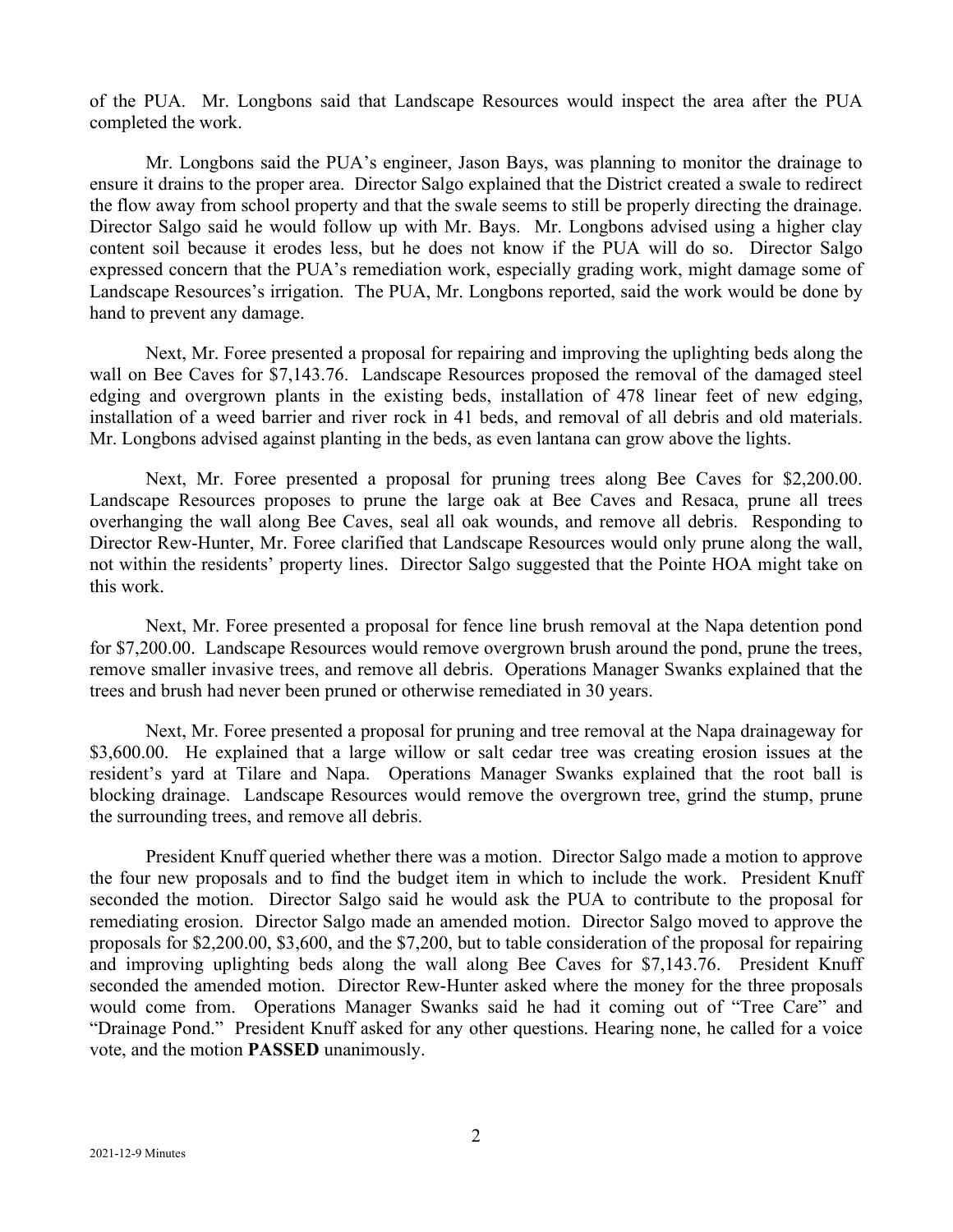Next, Director Salgo asked about the removal of the trees at Palos Verde, and Mr. Foree said that work had been completed. Landscape Resources took out the dead tree that grew over the wall and the dead tree next to it.

Finally, President Knuff expressed that he had enjoyed working with Landscape Resources while on the Board. The Board took **NO FURTHER ACTION** on this item.

## **Item No. 9**

Item No. 9 was to discuss, consider, and take action as necessary regarding the Preserve. Jim Norris discussed making a presentation to District residents about the dock in December or January. Mr. Norris said that his primary question was who would own the dock if one is built. President Knuff suggested that Mr. Norris present two proposals to residents—one in which the District owned the dock and leased it to those who wish to lease boat slips, and one in which individuals owned slips outright. President Knuff suggested consulting with legal regarding ownership issues, because the District would not be paying for construction of the dock and would therefore not own anything to sell or lease.

A discussion ensued regarding whether the District or the community was in charge of this project. The District pays the legal fees for research undertaken by The Carlton Firm. Director Salgo stated that he is cautious as a board member and resident of spending legal fees when the project remains ambiguous. Director Rew-Hunter asked if the District would build the dock. Mr. Norris explained that the District is responsible for repairing and replacing the dock now and has proposed to pay for a swim dock, but that if the new construction includes boats slips, then the residents who own the boat slips would contribute to the costs. Director Salgo and Director Rew-Hunter noted the need for a public hearing regarding the financing. The boat-slip owners, if involved, may best be served to create a business entity, like an HOA, with a bank account to oversee the construction. Director Rew-Hunter asked if the slips could cover the whole cost. Mr. Norris said the income from the lease of 12- 16 slips would likely cover the cost of the project.

Director Rew-Hunter asked if the resident moved what would happen. Mr. Norris said in Tarrytown the contract allowed a six-week period after a resident's home sale for the resident to keep the slip, and otherwise the slip would be returned to the market.

Director Salgo asked what the Board's role was on the project. Mr. Norris explained that since the dock is on District property, the Board should decide issues like ownership. Also, he stated, the District funded the design, which was completed last year. Director Salgo said he thought only a schematic design exists. Construction documents cost about \$100,000 more to create. Mr. Norris said he's gotten bid estimates before on the design. Director Flaws asked for the most recent bid. Director Rew-Hunter proposed studying if and to what extent the Americans with Disabilities Act ("ADA") applied, as making the dock ADA-compliant will add significant cost to design and construction.

Director Handsel asked how the boat slips would affect swimming safety. Mr. Norris explained that the boat slips would be located 200 feet away from the swim platform, and that the platform would have a curved design to prevent boaters from using it to dock. Director Handsel said she still had some concern about increased boat activity around swimmers.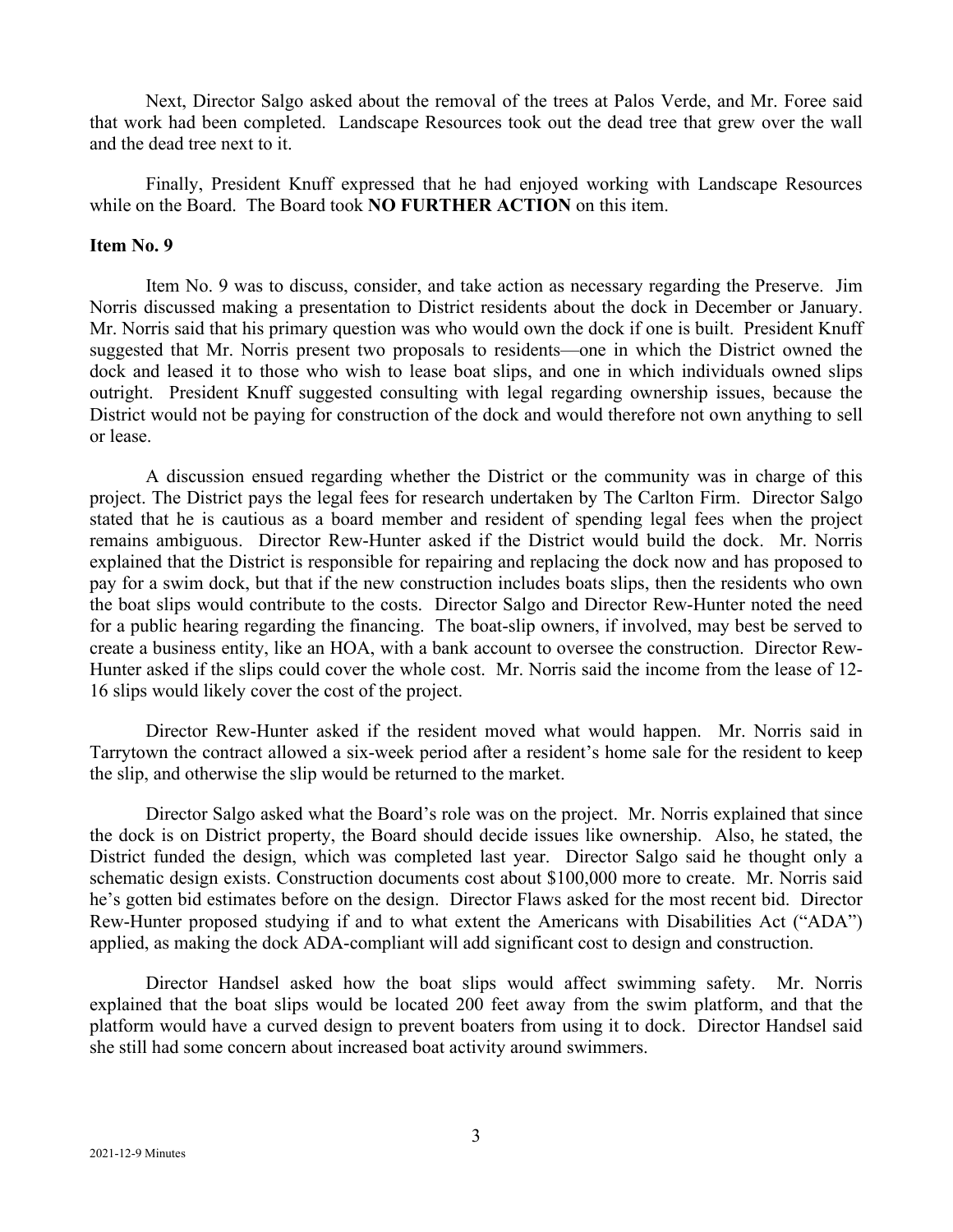Director Rew-Hunter requested that Mr. Norris provide the Board with a PowerPoint presentation or similar explanation of how the dock would be built, including estimated costs and any bids received to date; what entity or entities are proposed to be responsible for funding; the history of the project; and information from Stephen Hawkins at Aqua-Tek about the work and costs for obtaining necessary permits. The Directors concluded discussion on the boat dock.

Next, Operations Manager Swanks reported to the Board about a response he received from a resident who received a demand letter regarding illegal cutting in the Preserve. The Google Earth image showing the illegally cut trees indicated that cedars had been cut behind the resident's property, but Operations Manager Swanks went to inspect after the resident stated that he did not cut down trees, and the cut trees were behind the house next door. The Carlton Firm will send a demand to the correct address. Neither Tumco nor Ms. McDaniel had heard from any other residents who received demand letters.

Next, Operations Manager Swanks reported that all the remediation on the existing dock had been completed, including the work on the tie-outs, for a cost of \$250.

Finally, President Knuff asked Operations Manager Swanks to order ten signs for the Preserve.

The Board took **NO ACTION** on this item.

### **Item No. 11**

Item No. 11 was to discuss, consider, and take action as necessary regarding the Boundary Fence project within the Lake Pointe Subdivisions. First, Ms. Mitchell with Jones|Carter reported that Travis County wanted a license agreement for the new fence, since the District will be constructing a portion of the fence within the County's right-of-way. She explained that the County had accepted the revisions to the draft license agreement made by Mr. Wilburn and Ms. McDaniel. She distributed Exhibit A to the license agreement, which showed the locations where the fence will be encroach into the County right of way.

Director Salgo explained that the County will not require the District to place funds in escrow as was communicated initially by Jones Carter. The County requires the District to maintain insurance in the event the improvements in the County right-of-way must be removed, but the amounts was already within the District's existing insurance coverage. The District will only need to modify its insurance to add the County as an additional insured, which Robin Meacham, representative of TMLIRP, confirmed could be done. Ms. Michell explained that Jones|Carter was authorized at the November meeting to seek the license agreement with the County, so no motion is required at this meeting, only for the Board to execute the license agreement.

Ms. Mitchell next explained that earlier in the week, Johnson Services, the contractor on the Resaca Boulevard Fence Replacement contract, telephoned Jones|Carter and informed her and Kent O'Brien that the Vice President of Johnson Services submitted bids on multiple projects that the company could not complete as bid on and that the Vice President had been fired. Johnson Services communicated it would not be able to go forward with the project as bid. The District has a signed contract and performance and payment bonds in place already, which guarantees contract performance. The District had not issued Johnson Services the Notice to Proceed, as the District was waiting for the County license agreement to be approved.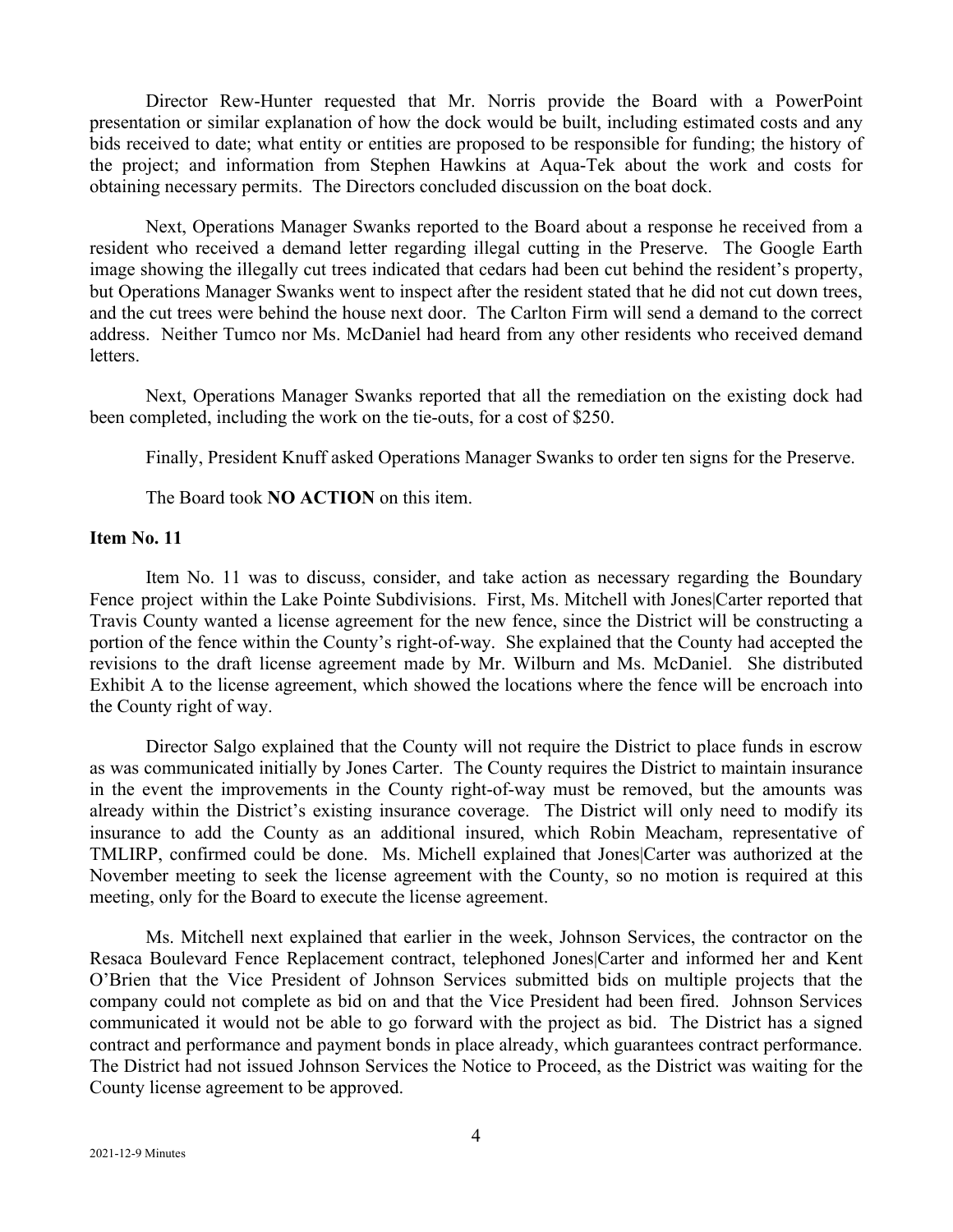Director Handsel asked if the Board could select another bidder. Ms. Mitchell said they could. Ms. McDaniel explained that the District can make a claim on the performance bond and that legal can pursue notification of contractor default to the surety before the next meeting if authorized.

Ms. Mitchell gave President Knuff the license application agreement to sign. It will be filed with the County and approved by the Commissioner's court within two weeks. The Board took **NO ACTION** on this item.

## **Item No. 3**

Item No. 3 was to receive an update from the Lake Pointe Homeowners' Association. No representative of the Pointe HOA attended the meeting. The Board took **NO ACTION** on this item.

## **Item No. 5**

Item No. 5 was to discuss, consider, and take action as necessary regarding the District's financial reports and payment of bills and invoices. The \$40,000 payment to Landscape Resources will be authorized next month, as the invoice had not been received by the time of the meeting. Director Rew-Hunter made a motion to pay the bills. President Knuff seconded the motion. Director Salgo asked if the PUA invoices were normal. Operations Manager Swanks said the PUA invoice did look different and that he would ask Landscape Resources if a water line was broken during the billing period.

Director Salgo moved to amend the motion to pay the bills to include the \$40,000 Landscape Resources invoice for the boring for the mainline loop. Director Rew-Hunter agreed to the amended motion. President Knuff seconded the amended motion. President Knuff took a voice vote and the motion **PASSED** unanimously.

Next, Director Salgo asked for The Carlton Firm to segregate billing for the demands and litigation related to illegal cutting in the Preserve, and Ms. McDaniel confirmed that they would.

The Board took **NO FURTHER ACTION** on this item.

## **Item No. 4**

Item No. 6 was to review and approve minutes of the November 11, 2021 regular meeting. President Knuff made a motion to approve the minutes. Director Salgo seconded the motion.

President Knuff asked for revisions. Director Salgo said the penultimate sentence on Item 9 to say the area is along Bee Cave Road and to call the item "t-posts" instead of "prongs." Ms. McDaniel stated that's she would revise the minutes as requested. On Item 7, the sentence describing the previously approved costs would need to be revised to say \$9,500 in permits and \$18,500 for structural design. Director Salgo said the minutes have improved.

Director RH asked if the word "commemorative" should be included in Item 8, regarding former Director Goff's gift, rather than "memorial." All agreed.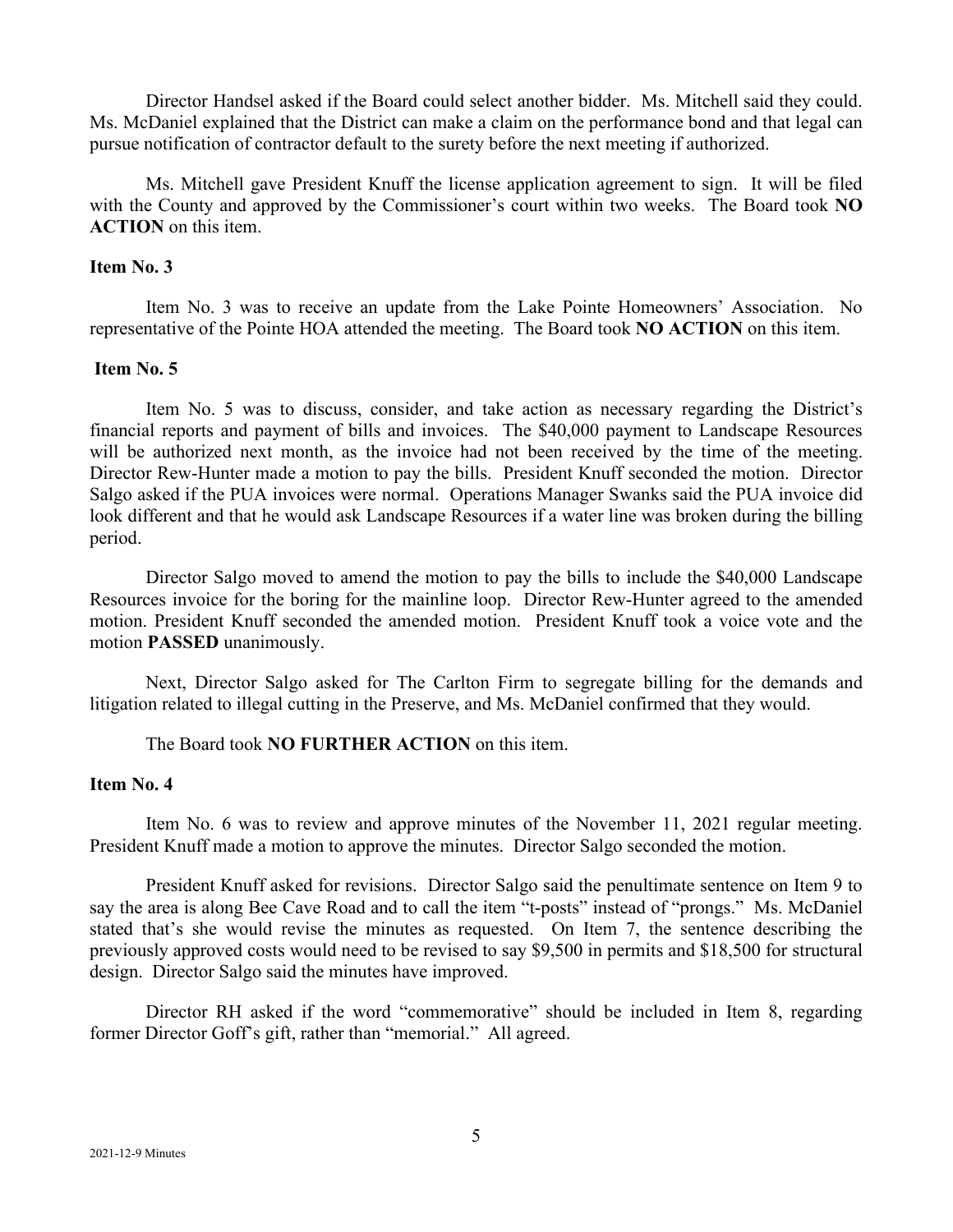President Knuff took a voice vote and the motion **PASSED** unanimously. The Board took **NO FURTHER ACTION** on this item.

#### **Item No. 6**

Item No. 6 was to discuss, consider, and take action as necessary regarding maintenance of the District's facilities, including the ongoing Stormwater Basin Maintenance Project. Operations Manager Swanks reported that contracts were signed with DigDug and work would begin on December 13 with Tom Hagemeyer supervising.

The Board took **NO ACTION** on this item.

### **Item No. 8**

Item No. 8 was to discuss, consider, and take action as necessary regarding the ongoing activities of the WestTravis County Public Utility Agency ("PUA"). President Knuff read an email regarding the last PUA meeting and noting that there will be no PUA meeting in December. President Knuff will forward the email to Ms. McDaniel who will send it to the Directors.

Michael Husband entered the meeting room at 8:46. Mr. Husbands said he had discussions with Texas Gas to bring natural gas to the neighborhood and that Texas Gas wished to survey the neighborhood to gauge interest. Texas Gas plans to bring a rough estimate for putting a natural gas line along Resaca and down to the Pointe and to present the plan to the neighborhood. The cost savings versus propane, he says, would be about 60%. Mr. Husbands asked if it was possible to use the existing lines for propane. Director Salgo and President Knuff said that legal should review District's jurisdiction over utilities, as a similar issue had arisen in the past, and the District was statutorily unable to participate in that project. Director Rew-Hunter proposed adding the item to a future agenda.

Finally, Mr. Husbands notified the Board that the Pointe HOA meeting was scheduled for the following week. He encouraged anyone interested to run for the HOA board because there are three open seats.

The Board took **NO ACTION** on this item.

#### **Item No. 10**

Item No. 10 was to discuss, consider, and take action as necessary regarding the District's website. President Knuff reported that biographies for Directors Flaws and Handsel had been added to the District website and that President Knuff's biography will be removed immediately after the meeting. Director Flaws reported that for about an extra \$6 per month, the District could upload meeting minutes to a central location on the website.

The Board took **NO ACTION** on this item.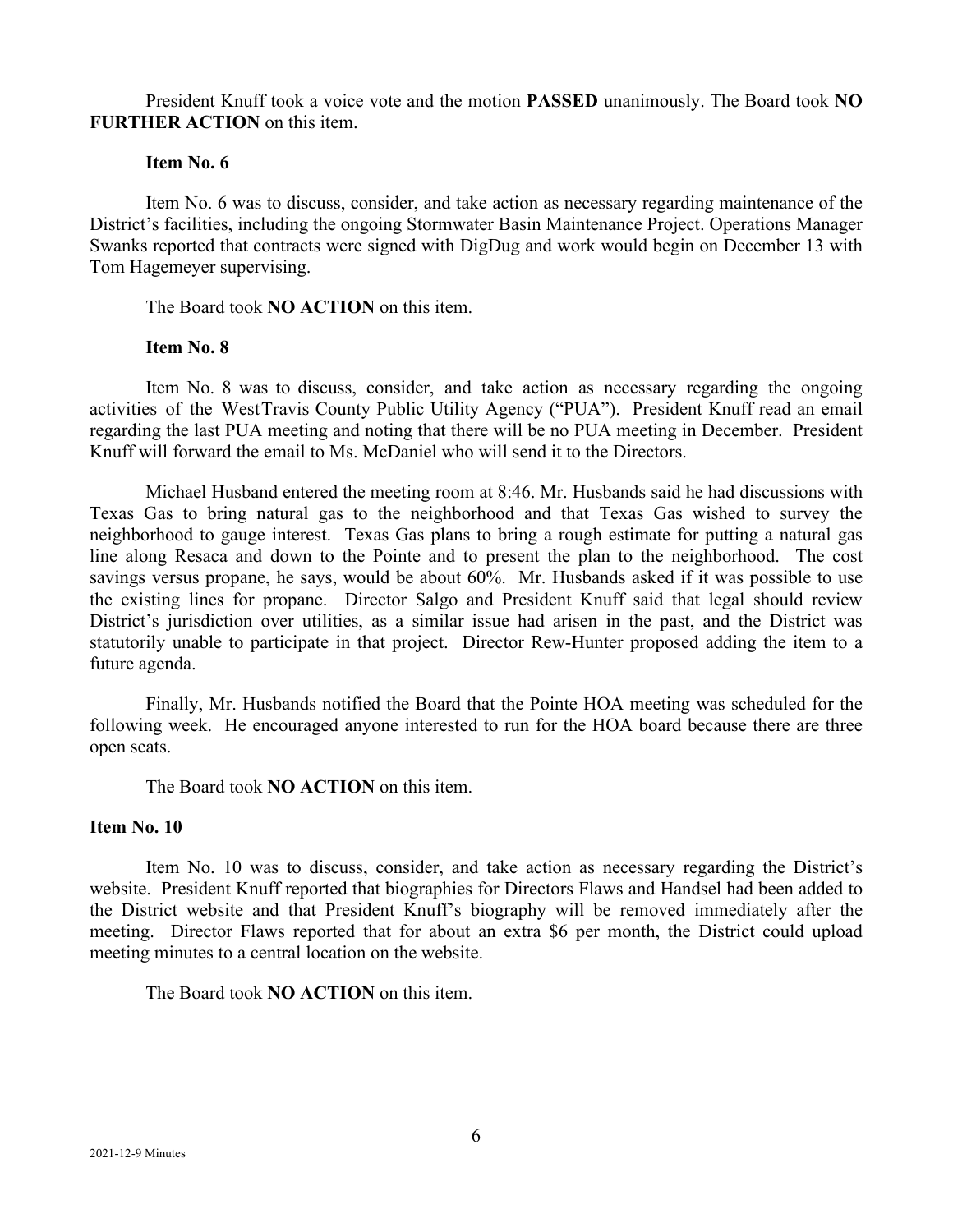#### **Item No. 12**

Item No. 12 was to discuss, consider, and take action as necessary regarding the engagement of an auditor to conduct the District's annual audit. President Knuff stated he would send the executed engagement letter to Operations Manager Swanks and Ms. McDaniel.

The Board took **NO ACTION** on this item.

#### **EXECUTIVE SESSION**

The Texas Open Meetings Act, Chapter 551 of the Texas Government Code, authorizes the Board of Directors to convene in close or executive session for certain purposes, including receiving legal advice from the District's attorney (Sec. 551.071); discussing real property matters (Sec. 551.072); discussing gifts and donations (Sec. 551.073); discussing security personnel or devices (Sec. 551.076); and discussing information technology security practices (Sec. 551.089). If the Board of Directors goes into executive session to discuss any item on this agenda, the President Officer will announce that the Board will meet in Executive Session will be held, will note the time, and will identify the item to be discussed and the provision of the Open Meetings Act which authorizes the Executive Session. The District may meet in executive session on any agenda item or any item listed below:

- A. the District's Preserve;
- B. West Travis County PUA;
- C. Safety issues related to COVID-19; and
- D. ongoing or pending litigation involving the District.

At 9:01, the Board retired to executive session pursuant to Section 551.071 of the Texas Government Code to discuss ongoing or pending litigation involving the District with the District's attorney.

At 9:37, the Board returned from executive session. The Board took no action and made no motions while in Executive Session.

## **Item No. 11**

The Board returned to this item. Director Salgo made a motion to authorize The Carlton Firm to draft and send written correspondence to notify SureTec Insurance Company regarding the District's consideration of sending a notice of potential the contractor in default on the Resaca Boulevard Fence Project and to arrange a conference between the District, Johnson Services, and SureTec within 15 days of the date of the letter, in accordance with Section 2.1 of the performance bond. Director Handsel seconded the motion. Director Salgo called for a voice vote, and the motion **PASSED** with "ayes" from Directors Flaws, Handsel, Rew-Hunter, and Salgo. President Knuff abstained.

Ms. McDaniel confirmed that she would begin drafting the requested correspondence. The Board took **NO FURTHER ACTION** on this item.